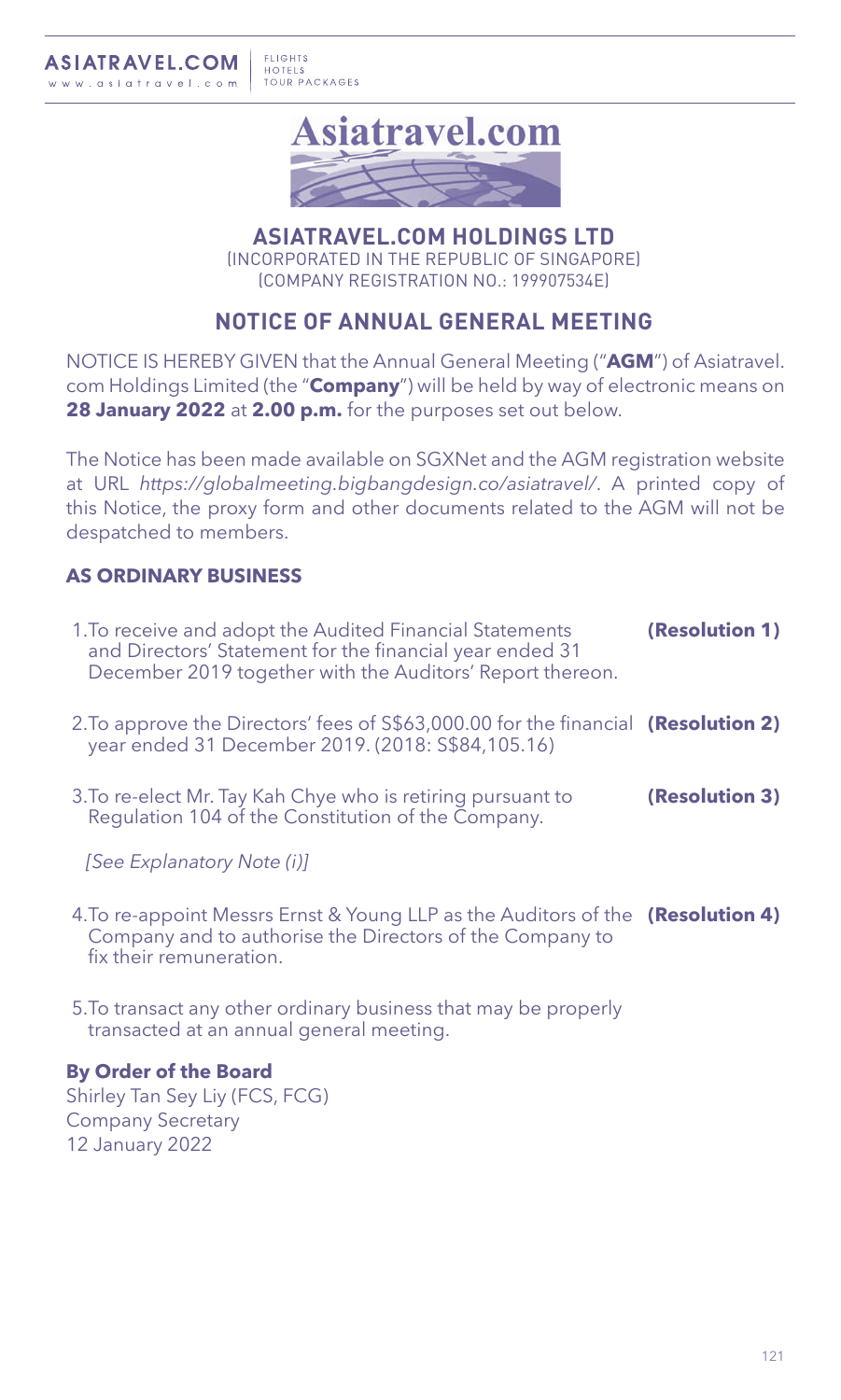### **Explanatory Notes:**

(i) Pursuant to Regulation 104 of the Constitution, Mr Tay Kah Chye will, upon re-election as a Director of the Company, remain as the chairman of the Audit Committee and Nominating Committee and a member of the Remuneration Committee. He shall be considered independent for the purposes of Rule 704(7) of the Catalist Rules.

#### **Important notice on AGM arrangements in light of COVID-19**

The Notice of AGM has been published on SGXNET. A printed copy of this Notice, the proxy form and other documents related to the AGM will **NOT** be despatched to members of the Company.

This notice sets out the Company's arrangements relating to, among others, attendance at the AGM via electronic means (including arrangements by which the AGM can be electronically accessed via live audio-visual webcast or live audioonly stream), submission of questions to the Chairman of the AGM in advance of the AGM, addressing of substantial and relevant questions prior to the AGM and/ or voting by appointing the Chairman of the AGM as proxy for the AGM.

#### **Notes:**

- 1. The AGM is being convened, and will be held, by electronic means pursuant to the COVID-19 (Temporary Measures) (Alternative Arrangements for Meetings for Companies, Variable Capital Companies, Business Trusts, Unit Trusts and Debenture Holders) Order 2020.
- 2. In light of the current COVID-19 measures in Singapore, members will not be able to attend the AGM in person. Members will be able to watch the proceedings of the AGM through a "live" webcast via their mobile phones, tablets or computers or listen to these proceedings through a "live" audio feed via telephone. In order to do so, members who wish to watch the "live" webcast or listen to the "live" audio feed must pre-register by **2.00 p.m.** on **25 January 2022**, at URL *https://globalmeeting.bigbangdesign.co/asiatravel/*. Following authentication of their status as members, authenticated members will receive email instructions on how to access the webcast and audio feed of the proceedings of the AGM by **2.00 p.m.** on **26 January 2022**. Members who do not receive an email by **2.00 p.m.** on **26 January 2022** should contact the Company's Share Registrar, by email at shareregistry@incorp.asia.

Persons holding Shares through relevant intermediaries who wish to participate in the AGM via webcast should contact their relevant intermediaries through which they hold such Shares as soon as possible in order for the necessary arrangements to be made for their participation in the AGM.

3. Members who pre-register to watch the "live" webcast or listen to the "live" audio feed may also submit questions relating to the resolutions to be tabled for approval at the AGM. Please note that members will not be able to ask questions at the AGM "live" during the webcast and the audio feed.

All questions must be submitted by **2.00 p.m.** on **20 January 2022**: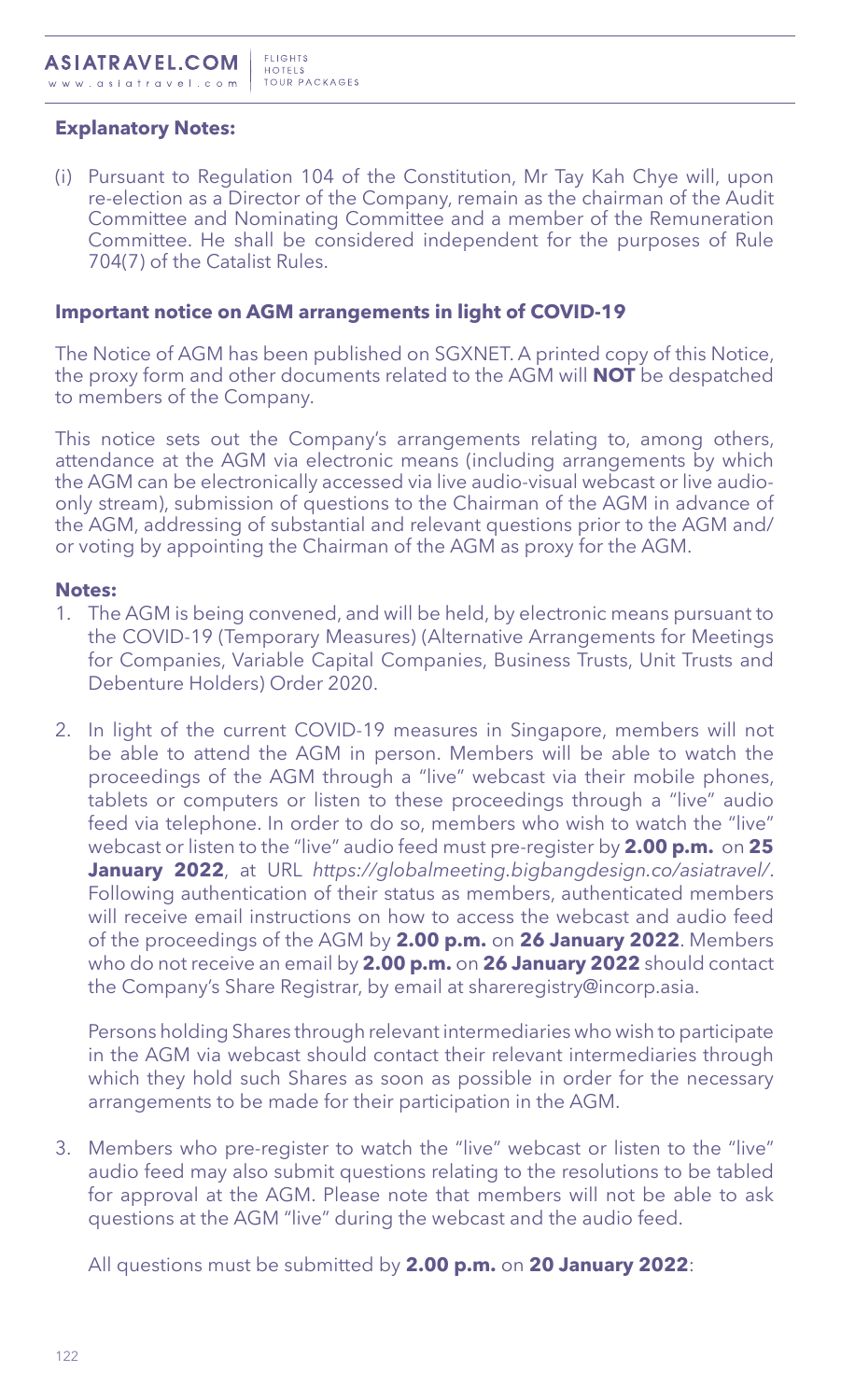- (a) in hard copy by post to 46 East Coast Road, #06-03, Eastgate, Singapore 428766; or
- (b) by email to 20192020agm@asiatravel.com;
- (c) via the pre-registration website at URL *https://globalmeeting. bigbangdesign.co/asiatravel/*

The Company will address substantial questions relevant to the resolutions to be tabled for approval at the AGM as received from Shareholders either before or during the AGM. The Company will, within one month after the date of the AGM, publish the minutes of the AGM on SGXNet and the Company's website.

- 4. A member will not be able to attend the AGM in person. Members (whether individuals or corporates) who wish to exercise their voting rights at the Annual General Meeting must appoint the Chairman of the Meeting as their proxy to attend, speak and vote on their behalf at the Annual General Meeting. In appointing the Chairman of the Meeting as proxy, members (whether individuals or corporates) must give specific instructions as to voting, or abstentions from voting, in the form of proxy, failing which the appointment will be treated as invalid.
- 5. The Chairman of the Meeting, as proxy, need not be a member of the Company.
- 6. The instrument appointing the Chairman of the Meeting as proxy must:
	- (a) if sent personally or by post, be received at 46 East Coast Road, #06-03, Eastgate, Singapore 428766; or
	- (b) if submitted by email, be received by Asiatravel.com Holdings Ltd., by email at 20192020agm@asiatravel.com

In either case no later than **2.00 p.m.** on **26 January 2022**, and in default the instrument of proxy shall not be treated as valid. A member who wishes to submit an instrument of proxy must first download, complete and sign the proxy form, before submitting it by post to the address provided above, or before scanning and sending it by email to the email address provided above.

- 7. The Annual Report for the financial year ended 31 December 2019 has been made available on SGXNET.
- 8. The instrument appointing the Chairman of the Meeting as proxy must be signed by the appointor or his attorney duly authorised in writing. Where the instrument appointing the Chairman of the Meeting as proxy is executed by a corporation, it must be either under its common seal or signed on its behalf by a duly authorised officer or attorney.
- 9. Where an instrument appointing the Chairman of the Meeting as proxy is signed on behalf of the appointor by an attorney, the power of attorney (or other authority) or a duly certified copy thereof must (failing previous registration with the Company) be attached to the instrument of proxy, failing which the instrument may be treated as invalid.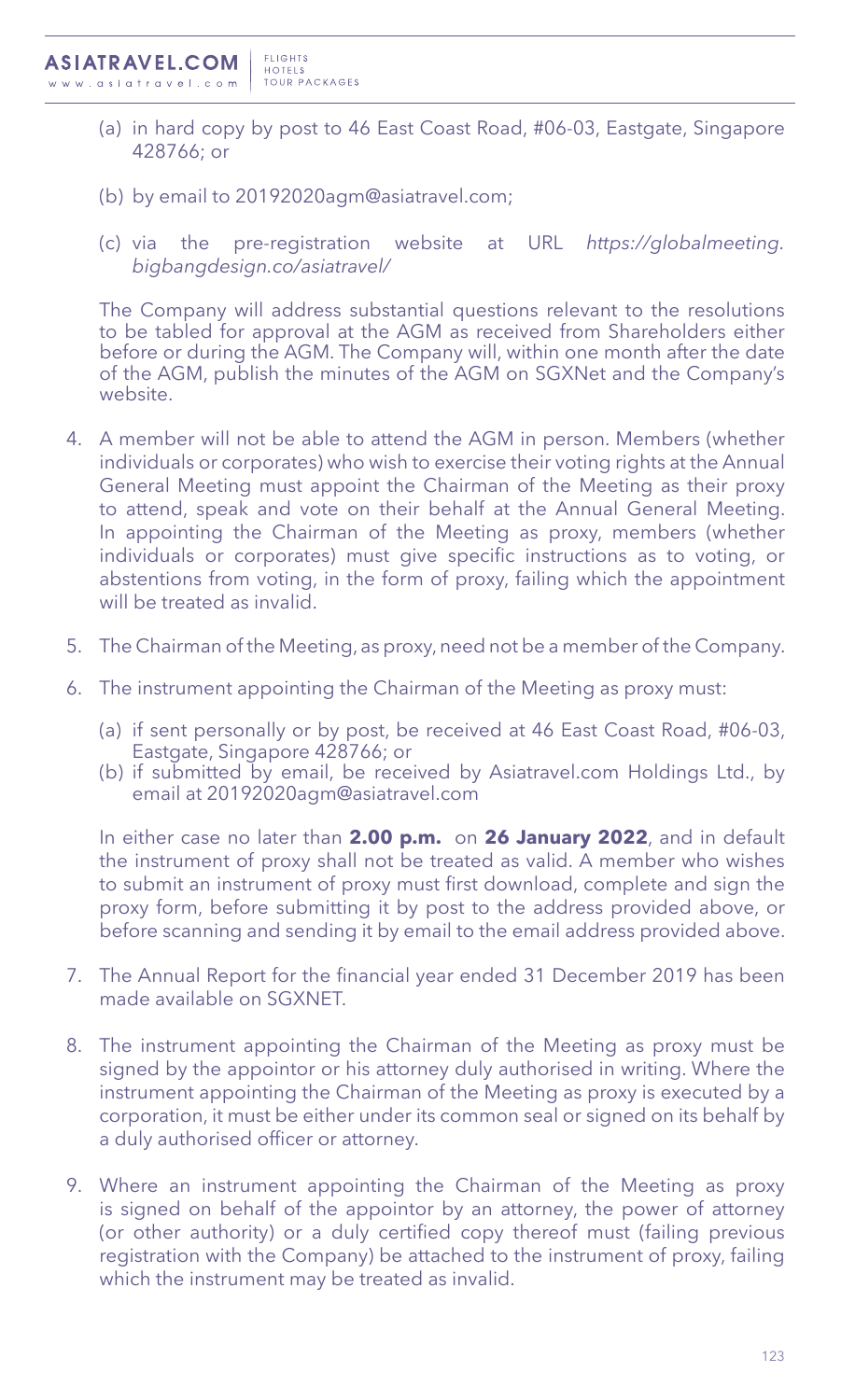- 10. The Company shall be entitled to reject the instrument appointing the Chairman of the Meeting as proxy if it is incomplete, improperly completed, illegible or where the true intentions of the appointor are not ascertainable from the instructions of the appointor specified in the instrument appointing the Chairman of the Meeting as proxy (such as in the case where the appointor submits more than one instrument of proxy).
- 11. In the case of shares entered in the Depository Register, the Company may reject an instrument of proxy if the member, being the appointor, is not shown to have shares entered against his/her/its name in the Depository Register as at 72 hours before the time appointed for holding the meeting, as certified by The Central Depository (Pte) Limited to the Company.

### **Important Reminders:**

Due to the constantly evolving COVID-19 situation, the Company may be required to change its AGM arrangements at short notice. Members are advised to regularly check the Company's website or announcements released on SGXNET for updates on the AGM. Further, in view of the current COVID-19 measures which may make it difficult for members to submit completed proxy forms by post, members are strongly encouraged to submit completed proxy forms electronically via email.

#### **Personal Data Privacy:**

By (a) submitting a proxy form appointing the Chairman of the AGM as proxy to attend, speak and vote at the AGM and/or any adjournment thereof, (b) completing the pre-registration in accordance with this Notice, or (c) submitting any question prior to the AGM in accordance with this Notice, a Member of the Company consents to the collection, use and disclosure of the Member's personal data by the Company (or its agents or service providers) for the following purposes:

- (i) processing, administration and analysis by the Company (or its agents or service providers) of proxy forms appointing the Chairman of the AGM as proxy for the AGM (including any adjournment thereof);
- (ii) processing of the pre-registration for purposes of granting access to Members to the LIVE WEBCAST or AUDIO ONLY MEANS of the AGM proceedings and providing them with any technical assistance where necessary;
- (iii) addressing substantial and relevant questions from members received before the AGM and if necessary, following up with the relevant members in relation to such questions;
- (iv) preparation and compilation of the attendance lists, proxy lists, minutes and other documents relating to the AGM (including any adjournment thereof); and
- (v) enabling the Company (or its agents or service providers) to comply with any applicable laws, listing rules, take-over rules, regulations and/or guidelines.